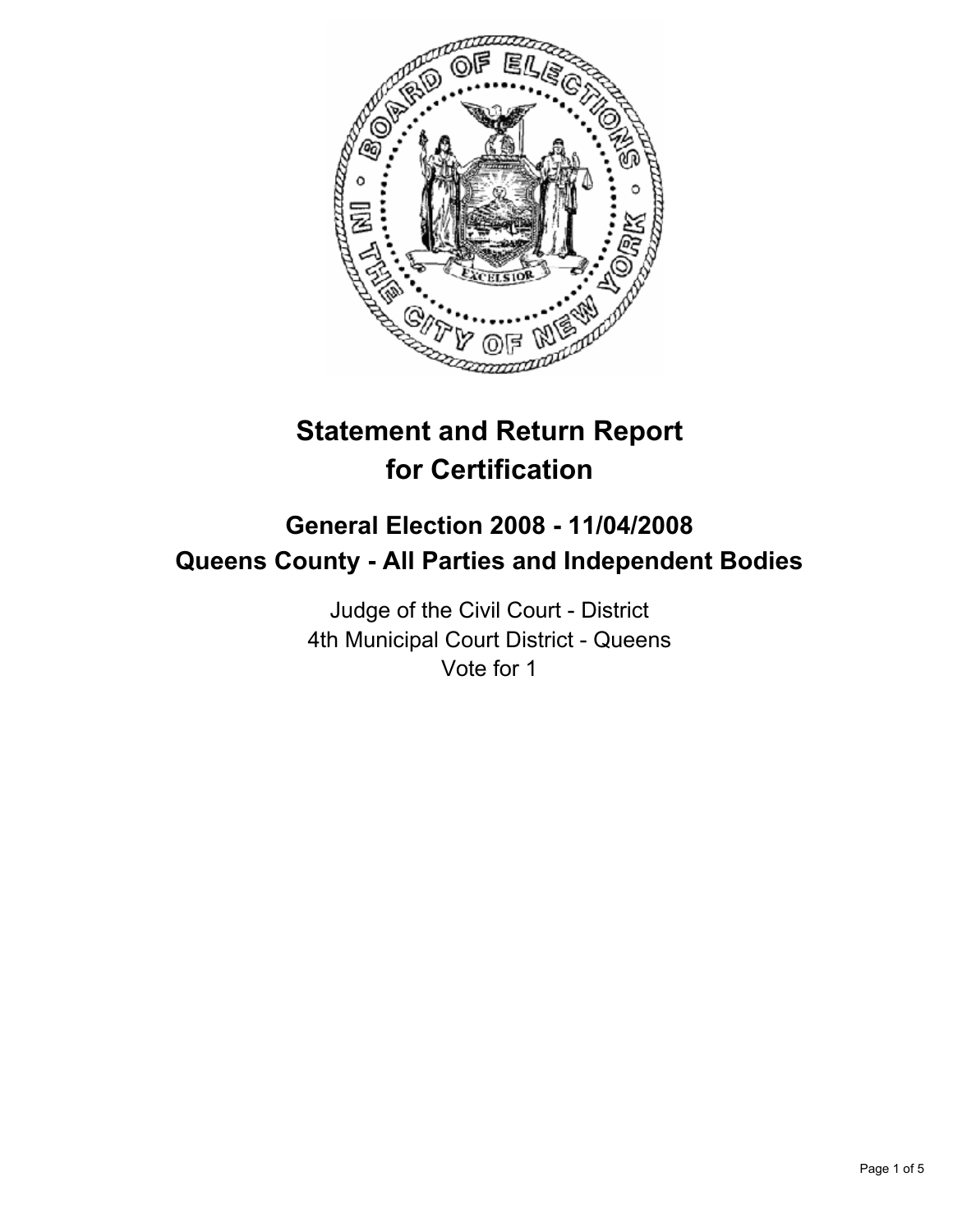

#### **Assembly District 24**

| <b>PUBLIC COUNTER</b>            | 16,326 |
|----------------------------------|--------|
| <b>EMERGENCY</b>                 | 15     |
| ABSENTEE/MILITARY                | 522    |
| <b>AFFIDAVIT</b>                 | 422    |
| <b>Total Ballots</b>             | 17,389 |
| PAM B JACKMAN-BROWN (DEMOCRATIC) | 9,706  |
| ERICK KEILBACH (WRITE-IN)        |        |
| KRISTEN FOCELLA (WRITE-IN)       |        |
| <b>Total Votes</b>               | 9,708  |
| Unrecorded                       | 7.681  |

#### **Assembly District 25**

| <b>PUBLIC COUNTER</b>            | 8,614 |
|----------------------------------|-------|
| <b>EMERGENCY</b>                 | 250   |
| ABSENTEE/MILITARY                | 269   |
| AFFIDAVIT                        | 471   |
| <b>Total Ballots</b>             | 9,671 |
| PAM B JACKMAN-BROWN (DEMOCRATIC) | 5,681 |
| <b>Total Votes</b>               | 5,681 |
| Unrecorded                       | 3.990 |

#### **Assembly District 26**

| <b>PUBLIC COUNTER</b>            | 363 |  |
|----------------------------------|-----|--|
| <b>EMERGENCY</b>                 | 0   |  |
| ABSENTEE/MILITARY                | 10  |  |
| AFFIDAVIT                        |     |  |
| <b>Total Ballots</b>             | 381 |  |
| PAM B JACKMAN-BROWN (DEMOCRATIC) | 223 |  |
| <b>Total Votes</b>               | 223 |  |
| Unrecorded                       | 158 |  |

#### **Assembly District 27**

| PUBLIC COUNTER                   | 11,434 |
|----------------------------------|--------|
| <b>EMERGENCY</b>                 | 43     |
| ABSENTEE/MILITARY                | 379    |
| AFFIDAVIT                        | 412    |
| <b>Total Ballots</b>             | 12,433 |
| PAM B JACKMAN-BROWN (DEMOCRATIC) | 6,732  |
| CINDY SHEEHAN (WRITE-IN)         |        |
| LOWELL RAPAPORT (WRITE-IN)       |        |
| ROBERT NELSON (WRITE-IN)         |        |
| <b>Total Votes</b>               | 6,735  |
| Unrecorded                       | 5.698  |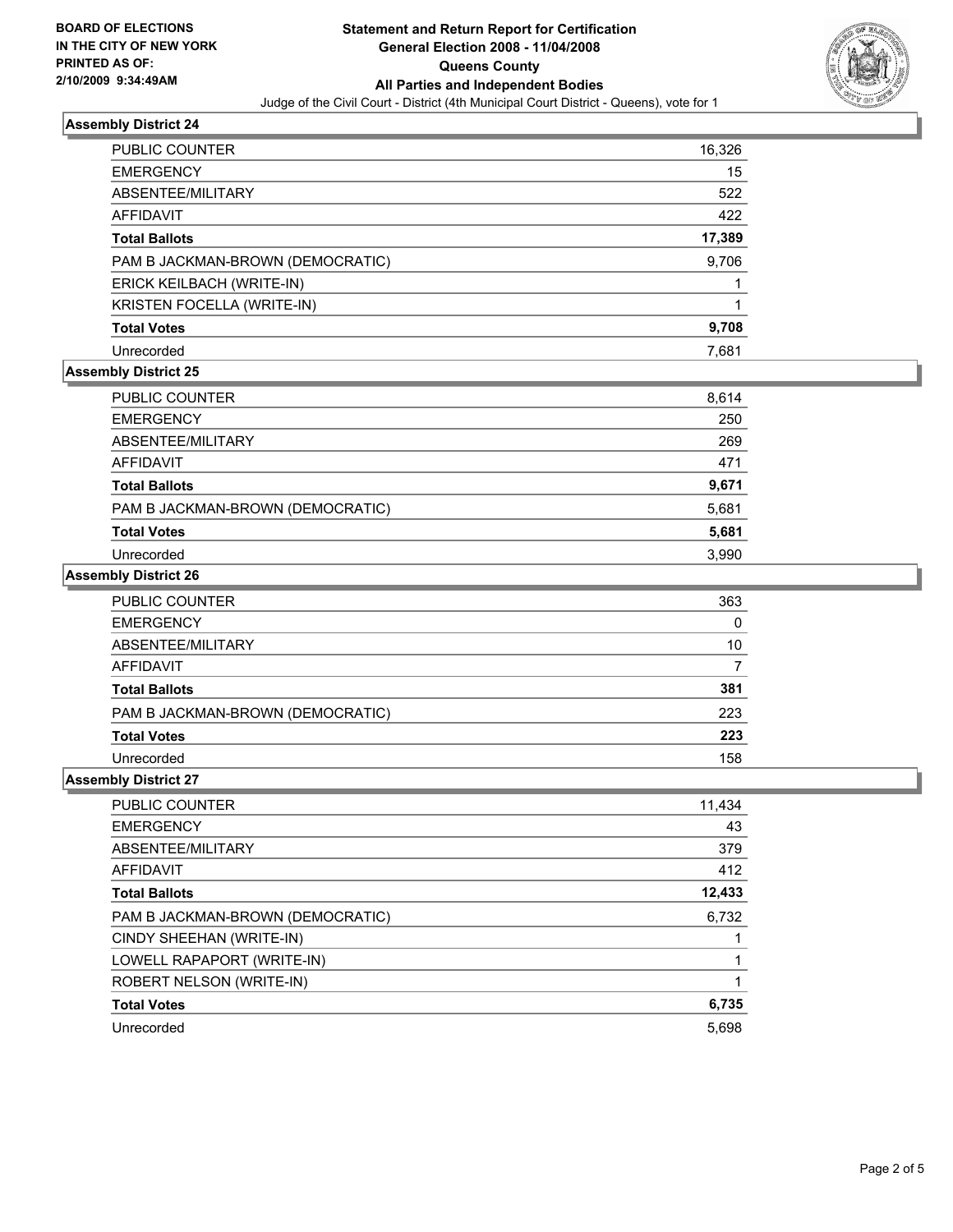

#### **Assembly District 28**

| PUBLIC COUNTER                   | 10,376 |
|----------------------------------|--------|
| <b>EMERGENCY</b>                 | 17     |
| ABSENTEE/MILITARY                | 546    |
| AFFIDAVIT                        | 289    |
| <b>Total Ballots</b>             | 11,363 |
| PAM B JACKMAN-BROWN (DEMOCRATIC) | 6,647  |
| <b>Total Votes</b>               | 6,647  |
| Unrecorded                       | 4.716  |

#### **Assembly District 29**

| PUBLIC COUNTER                   | 40,927 |
|----------------------------------|--------|
| <b>EMERGENCY</b>                 |        |
| ABSENTEE/MILITARY                | 1,067  |
| AFFIDAVIT                        | 1,505  |
| <b>Total Ballots</b>             | 43,599 |
| PAM B JACKMAN-BROWN (DEMOCRATIC) | 30,175 |
| MARY L CROWIN (WRITE-IN)         |        |
| <b>Total Votes</b>               | 30,176 |
| Unrecorded                       | 13,423 |

#### **Assembly District 31**

| PUBLIC COUNTER                   | 12,510 |
|----------------------------------|--------|
| <b>EMERGENCY</b>                 | 40     |
| ABSENTEE/MILITARY                | 252    |
| <b>AFFIDAVIT</b>                 | 508    |
| <b>Total Ballots</b>             | 13,331 |
| PAM B JACKMAN-BROWN (DEMOCRATIC) | 9,288  |
| <b>Total Votes</b>               | 9,288  |
| Unrecorded                       | 4,043  |
| .                                |        |

#### **Assembly District 32**

| 35,721 |
|--------|
| 11     |
| 666    |
| 1,656  |
| 38,118 |
| 25,006 |
| 25,006 |
| 13,112 |
|        |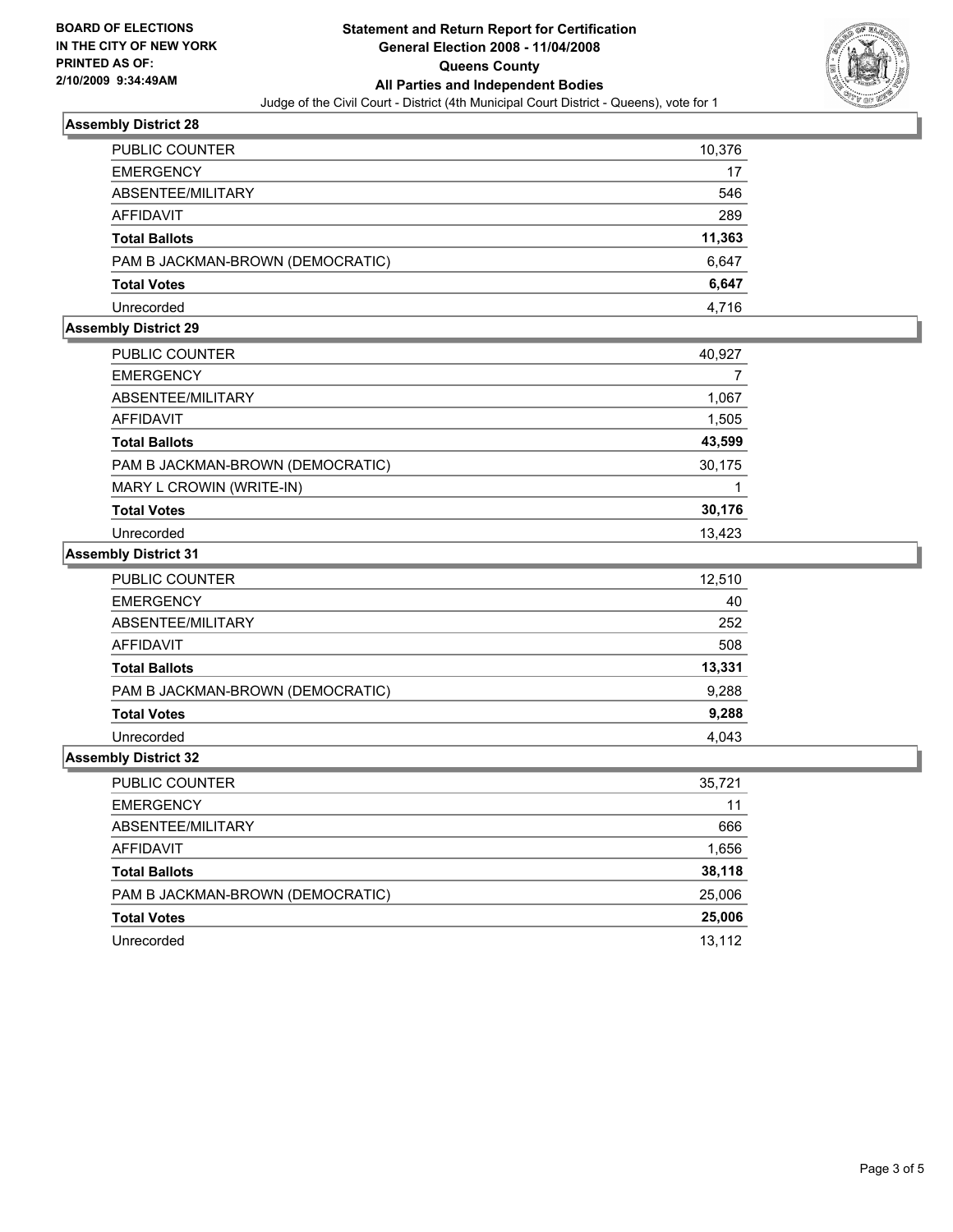

#### **Assembly District 33**

| PUBLIC COUNTER                   | 43,260 |
|----------------------------------|--------|
| <b>EMERGENCY</b>                 | 145    |
| ABSENTEE/MILITARY                | 1,006  |
| AFFIDAVIT                        | 1,498  |
| <b>Total Ballots</b>             | 46,024 |
| PAM B JACKMAN-BROWN (DEMOCRATIC) | 30,761 |
| ROZ ONEIL (WRITE-IN)             |        |
| <b>Total Votes</b>               | 30,762 |
| Unrecorded                       | 15,262 |
| nhly Nietrict 28                 |        |

### **Assembly District 38**

| <b>PUBLIC COUNTER</b>            | 8,101 |
|----------------------------------|-------|
| <b>EMERGENCY</b>                 | 73    |
| ABSENTEE/MILITARY                | 134   |
| AFFIDAVIT                        | 353   |
| <b>Total Ballots</b>             | 8,692 |
| PAM B JACKMAN-BROWN (DEMOCRATIC) | 4,614 |
| <b>Total Votes</b>               | 4,614 |
| Unrecorded                       | 4,078 |
|                                  |       |